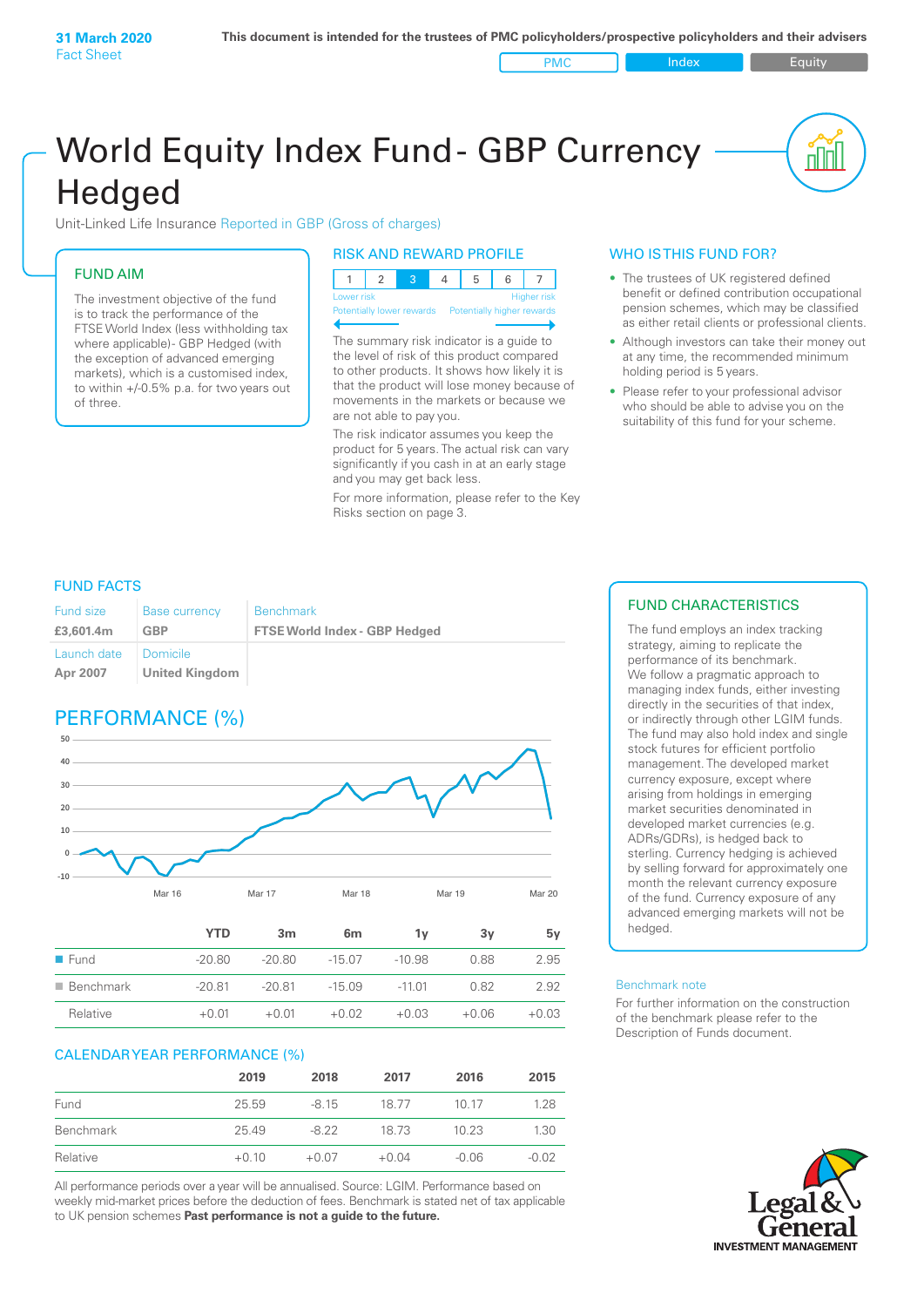### World Equity Index Fund - GBP Currency Hedged

Unit-Linked Life Insurance Reported in GBP (Gross of charges)

### PORTFOLIO BREAKDOWN

All data source LGIM unless otherwise stated. Totals may not sum due to rounding. In order to minimise transaction costs, the Fund will not always own all the assets that constitute the index and on occasion it will own assets that are not in the index.



#### SECTOR (%)

| $\blacksquare$ Technology  | 19.3 |
|----------------------------|------|
| $\blacksquare$ Financials  | 18.4 |
| $\blacksquare$ Health Care | 13.4 |
| Industrials                | 12.3 |
| ■ Consumer Goods           | 11.6 |
| ■ Consumer Services        | 114  |
| ■ Basic Materials          | 3.7  |
| $\blacksquare$ Utilities   | 3.6  |
| $\Box$ Oil & Gas           | 3.5  |
| $\Box$ Other               | 29   |
|                            |      |



| $\blacksquare$ Large | 82.9 |
|----------------------|------|
| $\blacksquare$ Mid   | 17.1 |

■ Top 10 holdings 14.4% Rest of portfolio 85.6% No. of holdings in fund 2,761 No. of holdings in index 2,597

| Microsoft Corp      | 32  |
|---------------------|-----|
| Apple Inc           | 28  |
| Amazon Com Inc      | 22  |
| Facebook            | 11  |
| Alphabet CI A       | O 9 |
| Alphabet CI C       | 0.9 |
| Johnson & Johnson   | O 9 |
| Nestle              | 0 S |
| JPMorgan Chase & Co | 0 S |
| Visa Inc Class A    |     |
|                     |     |

#### COUNTRY (%)

|               | <b>United States</b> | 59.7 |  |
|---------------|----------------------|------|--|
|               | Japan                | 8.8  |  |
| $\frac{4}{5}$ | United Kingdom       | 5.0  |  |
| G             | Switzerland          | 3.3  |  |
|               | France               | 3.2  |  |
|               | Canada               | 2.7  |  |
|               | Germany              | 2.6  |  |
|               | Australia            | 2.0  |  |
|               | Taiwan               | 1.6  |  |
|               | Other                | 11.2 |  |
|               |                      |      |  |



The Index Fund Management team comprises 25 fund managers, supported by two analysts. Management oversight is provided by the Global Head of Index Funds. The team has average industry experience of 15 years, of which seven years has been at LGIM, and is focused on achieving the equally important objectives of close tracking and maximising returns.